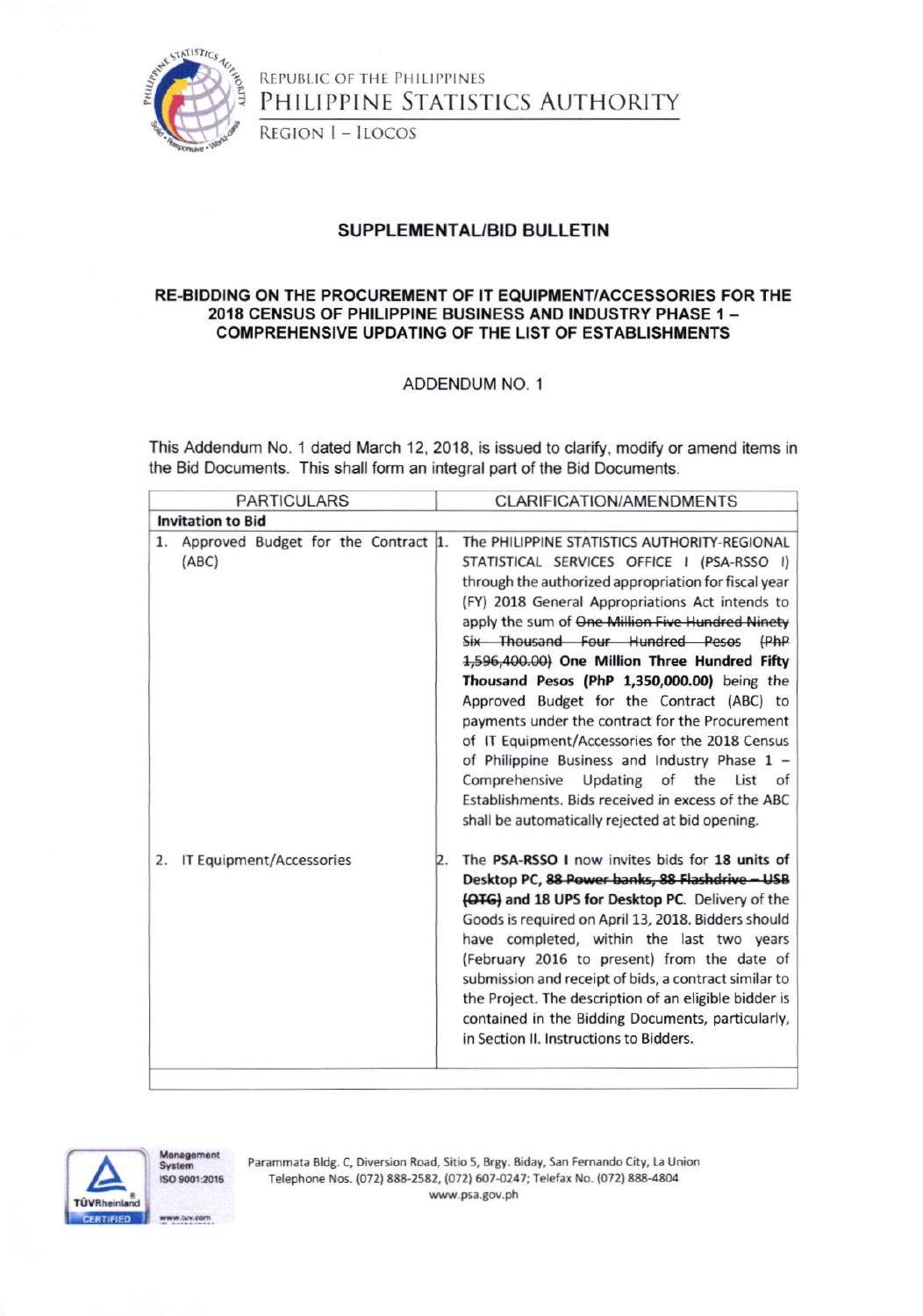

REGION I - ILOCOS

| <b>Bid Data Sheet</b>                     |                                                                                                                                                                                                                                                                                                                                                                                                                                                                              |  |  |  |
|-------------------------------------------|------------------------------------------------------------------------------------------------------------------------------------------------------------------------------------------------------------------------------------------------------------------------------------------------------------------------------------------------------------------------------------------------------------------------------------------------------------------------------|--|--|--|
| ITB Clause 1.2                            | The lot(s) and reference is/are:                                                                                                                                                                                                                                                                                                                                                                                                                                             |  |  |  |
|                                           | 18 Desktop PC, 88 Power banks, 88 Flashdrive USB<br>(OTG) and 18 UPS for Desktop PC.<br>The Funding Source is:                                                                                                                                                                                                                                                                                                                                                               |  |  |  |
| <b>ITB Clause 2</b>                       | The Government of the Philippines (GOP) through<br>2017 General Appropriations Act in the amount of<br>One Million Five Hundred Ninety Six Thousand Four<br>Hundred Pesos (PhP 1,596,400.00) One Million Three<br>Hundred Fifty Thousand Pesos (PhP 1,350,000.00).                                                                                                                                                                                                           |  |  |  |
|                                           | The name of the Project is: Procurement of IT<br>Equipment/Accessories for the 2018 Census of<br>Philippine Business and Industry Phase<br>Comprehensive<br>Updating<br>of<br>the<br>List<br>of<br>Establishments.                                                                                                                                                                                                                                                           |  |  |  |
| ITB Clause 13.2                           | The ABC is One Million Five Hundred Ninety Six<br>Thousand Four Hundred Pesos (PhP 1,596,400.00)<br>One Million Three Hundred Fifty Thousand Pesos<br>(PhP 1,350,000.00). Any bid with a financial<br>component exceeding this amount shall not be<br>accepted.                                                                                                                                                                                                              |  |  |  |
| ITB Clause 18.1                           | The bid security shall be in the form of a Bid<br>Securing Declaration, or any of the following forms<br>and amounts:                                                                                                                                                                                                                                                                                                                                                        |  |  |  |
|                                           | The amount of not less than Thirty One Thousand<br>Nine Hundred Twenty Eight Pesos (PhP 31,928.00)<br>Twenty Seven Thousand Pesos (PhP 27,000.00), if bid<br>security is in cash, cashier's/manager's check, bank<br>draft/guarantee or irrevocable letter of credit; or<br>The amount of not less than Seventy Nine Thousand<br>Eight Hundred Twenty Pesos (PhP 79,820.00) Sixty<br>Seven Thousand Five Hundred Pesos (PhP 67,500.00)<br>if bid security is in Surety Bond. |  |  |  |
| <b>Special Conditions of the Contract</b> |                                                                                                                                                                                                                                                                                                                                                                                                                                                                              |  |  |  |
| GCC Clause 1.1 (j)                        | The Funding Source is<br>the Government of the Philippines (GOP) through<br>2017 GAA in the amount of One Million Five                                                                                                                                                                                                                                                                                                                                                       |  |  |  |



Management<br>System ISO 9001:2015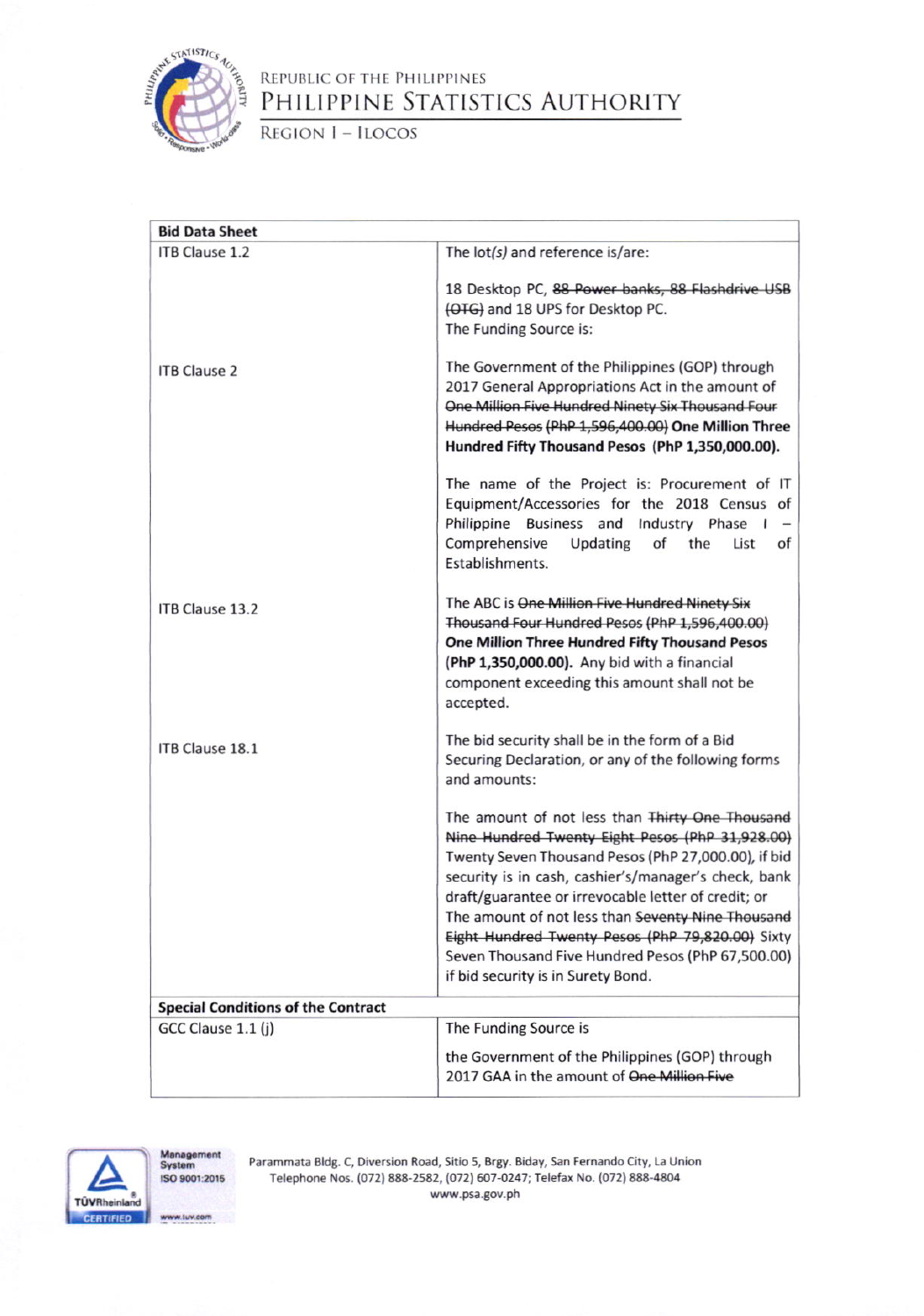

REGION I - ILOCOS

|                                                                                | <b>Hundred Ninety Six Thousand Four Hundred Pesos</b>                                               |                                    |                                   |                                   |  |  |  |
|--------------------------------------------------------------------------------|-----------------------------------------------------------------------------------------------------|------------------------------------|-----------------------------------|-----------------------------------|--|--|--|
|                                                                                | (PhP 1,596,400.00) One Million Three Hundred Fifty                                                  |                                    |                                   |                                   |  |  |  |
|                                                                                |                                                                                                     |                                    | Thousand Pesos (PhP 1,350,000.00) |                                   |  |  |  |
| <b>Schedule of Requirements</b><br><b>Description</b><br>Item<br><b>Number</b> |                                                                                                     | Quantity                           | <b>Total</b>                      | Delivered,<br><b>Weeks/Months</b> |  |  |  |
| $\mathbf{1}$                                                                   | Desktop PC with MS Office and<br>OS                                                                 |                                    | 1,260,000.00                      | April 13, 2018                    |  |  |  |
| $\overline{2}$<br>Power Bank for 8.0" Android<br>Tablet                        |                                                                                                     | 88                                 |                                   | 176,000.00 April 13, 2018         |  |  |  |
| $\overline{3}$                                                                 | Flash Drive - USB (OTG) 32 GB                                                                       | 70,400.00<br>88                    |                                   | April 13, 2018                    |  |  |  |
| 4                                                                              | <b>UPS for Desktop PC</b>                                                                           | 18                                 | 90,000.00                         | April 13, 2018                    |  |  |  |
| <b>TOTAL</b>                                                                   |                                                                                                     |                                    | 1,350,000.00                      |                                   |  |  |  |
|                                                                                | <b>Technical Specification</b>                                                                      |                                    |                                   |                                   |  |  |  |
| Item                                                                           | <b>Specification</b>                                                                                |                                    |                                   | <b>Statement of</b><br>Compliance |  |  |  |
| $\mathbf 1$                                                                    | Desktop with MS Office and OS                                                                       |                                    |                                   |                                   |  |  |  |
|                                                                                | Must be in the Top 3 of the Preliminary Worldwide PC Vendor Unit<br>Shipment for Third Quarter 2017 |                                    |                                   |                                   |  |  |  |
|                                                                                | https://www.idc.com/getdoc.jsp?containerId=prUS43147217                                             |                                    |                                   |                                   |  |  |  |
|                                                                                | Processor: Intel® Core™ i7-7700                                                                     |                                    |                                   |                                   |  |  |  |
|                                                                                |                                                                                                     | Processor Base Frequency: 3.60 GHz |                                   |                                   |  |  |  |
|                                                                                | Max Turbo Frequency: 4.2 GHZ                                                                        |                                    |                                   |                                   |  |  |  |
|                                                                                | Cache: 8MB Cache                                                                                    |                                    |                                   |                                   |  |  |  |
|                                                                                | No. of Cores: 4 Cores                                                                               |                                    |                                   |                                   |  |  |  |
|                                                                                | Memory: 8GB DDR4, 2 memory slots                                                                    |                                    |                                   |                                   |  |  |  |
|                                                                                | Storage/ Hard Disk: 1TB 7200 rpm SATA Hard Disk Drive                                               |                                    |                                   |                                   |  |  |  |
|                                                                                | <b>Optical Drive: Slim DVD Writer Drive</b>                                                         |                                    |                                   |                                   |  |  |  |
|                                                                                | Display Screen: 21.5-Inch LED Monitor, Full HD                                                      |                                    |                                   |                                   |  |  |  |
|                                                                                | Graphics/Video Processor: Intel HD Graphics                                                         |                                    |                                   |                                   |  |  |  |



Management<br>System ISO 9001:2015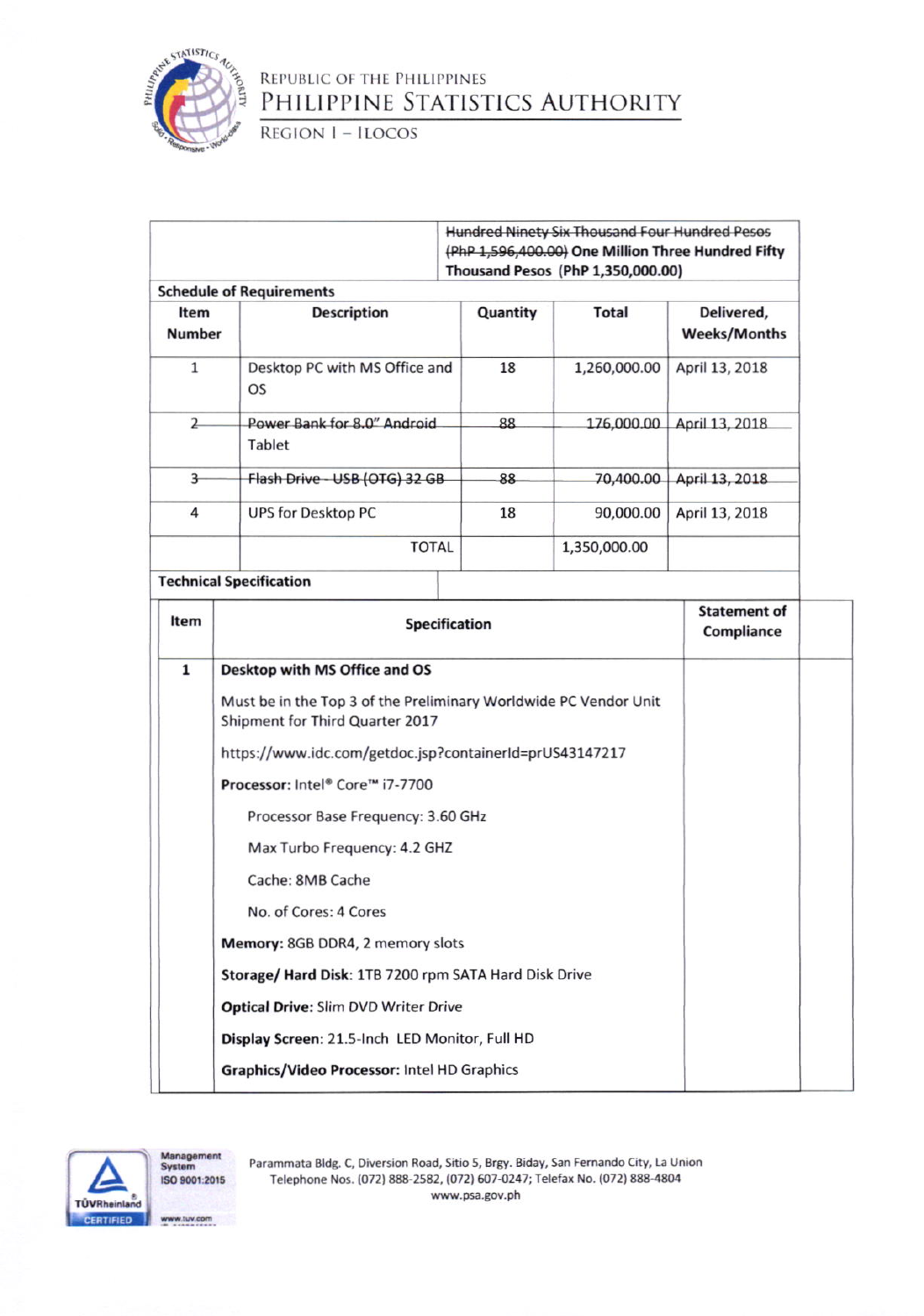

REGION I - ILOCOS

| <b>Standard I/O Ports:</b>                                                                                                                                                              |
|-----------------------------------------------------------------------------------------------------------------------------------------------------------------------------------------|
| 1 SD 4 card reader; 1 Headphone connector; 2 USB 2.0;                                                                                                                                   |
| 2 USB 3.1 Gen 1; 1 USB Type-C™ (charging)                                                                                                                                               |
| 2 USB 2.0; 4 USB 3.1 Gen 1; 1 RJ-45; 1 power connector; 2<br>DisplayPort <sup>™</sup> 1.2; 1 audio-in; 1 audio-out                                                                      |
| 1 VGA or 1 HDMI                                                                                                                                                                         |
| Network Interface: Ethernet (RJ-45): Integrated 10/100/1000M<br>Gigabit                                                                                                                 |
| Audio-in/out jacks: Integrated high definition audio                                                                                                                                    |
| <b>Expansion slots:</b>                                                                                                                                                                 |
| 1 M.2 2230 for optional wireless NIC; 1 M.2 internal connector<br>for optional SSD drive; 2 PCIe x1; 2 full-height PCIe x16, one<br>wired as x4 (using x16 connector)                   |
| Pointing Device: USB Mouse with pad                                                                                                                                                     |
| Input Device: USB Keyboard                                                                                                                                                              |
| Pre-loaded Operating System: Windows 10 Pro 64 bit (installed and<br>activated)                                                                                                         |
| <b>Additional Software:</b>                                                                                                                                                             |
| Microsoft Office Home and Business (installed and activated)                                                                                                                            |
| Kaspersky Antivirus Enterprise Edition with three (3) years<br>subscription (installed and activated)                                                                                   |
| Warranty:                                                                                                                                                                               |
| Three (3) years on on-site support;                                                                                                                                                     |
| Three (3) years on parts; and                                                                                                                                                           |
| Three (3) years warranty on labor                                                                                                                                                       |
| Additional Requirement: Bidder must be authorized reseller of the<br>brand being offered. Bidder must be authorized Service<br>Provider/Center of the brand being offered (Manufacturer |
| Certificate).                                                                                                                                                                           |



Management<br>System ISO 9001:2015